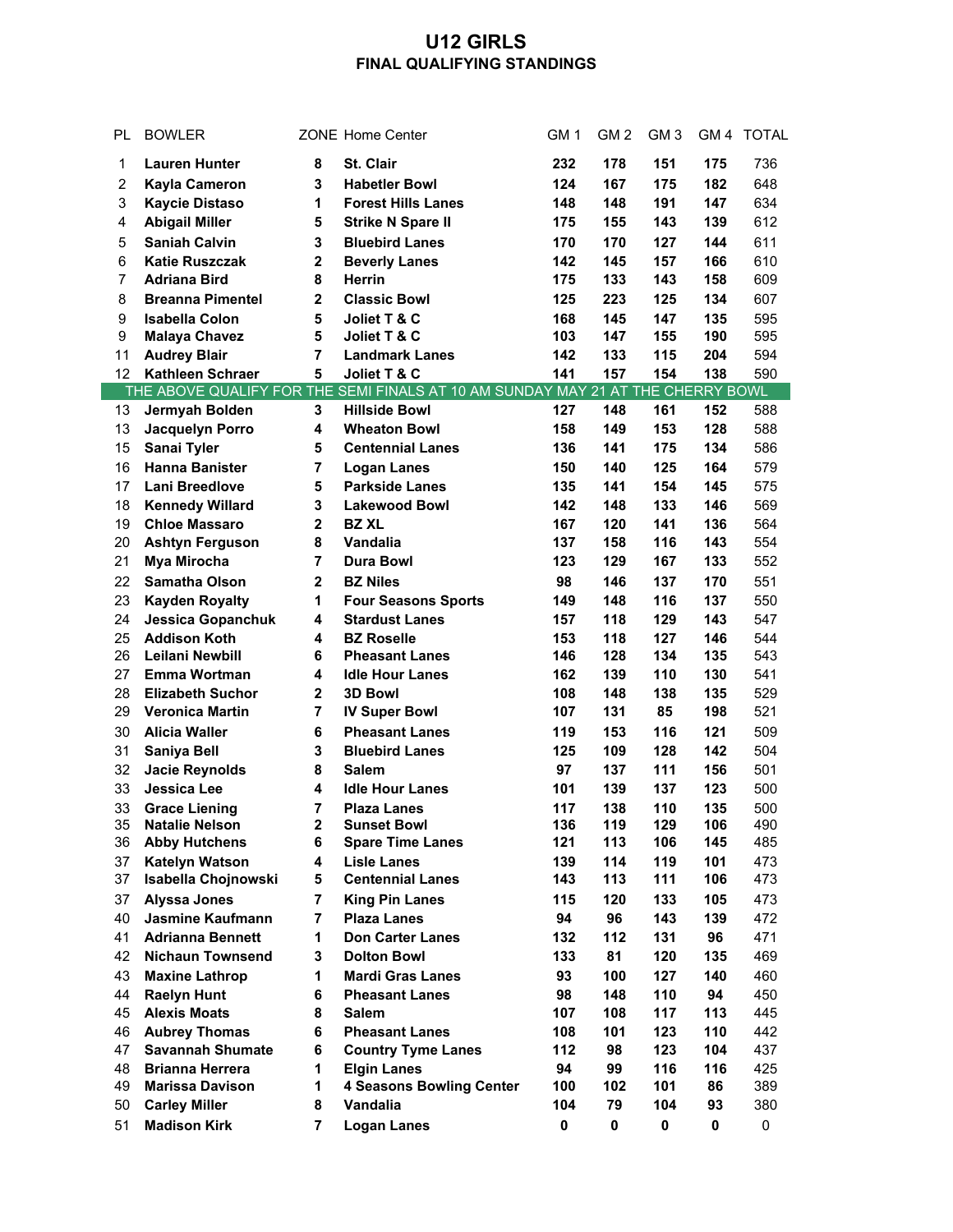## **U12 BOYS FINAL STANDINGS**

| PL             | <b>BOWLER</b>                              |                         | <b>ZONE Home Center</b>                                                         | GM <sub>1</sub> | GM <sub>2</sub> | GM <sub>3</sub> | GM <sub>4</sub> | <b>TOTAL</b> |
|----------------|--------------------------------------------|-------------------------|---------------------------------------------------------------------------------|-----------------|-----------------|-----------------|-----------------|--------------|
| 1              | <b>Peyton Mercer</b>                       | 8                       | <b>Bel-Air</b>                                                                  | 154             | 196             | 181             | 245             | 776          |
| $\overline{c}$ | <b>Kobi Stokes</b>                         | 8                       | Vandalia                                                                        | 142             | 200             | 213             | 160             | 715          |
| 3              | <b>Nick Marconi</b>                        | $\mathbf 2$             | <b>Poplar Creek</b>                                                             | 196             | 136             | 156             | 213             | 701          |
| 4              | <b>Colin Mitchell</b>                      | 3                       | <b>Lakewood Bowl</b>                                                            | 191             | 148             | 178             | 181             | 698          |
| 5              | <b>Jacob Gunther</b>                       | 5                       | <b>Orland Bowl</b>                                                              | 140             | 141             | 220             | 193             | 694          |
| 6              | <b>Bryce Ruple</b>                         | 6                       | <b>Spare Time Lanes</b>                                                         | 199             | 137             | 175             | 161             | 672          |
| $\overline{7}$ | <b>Nathan Bassford</b>                     | 8                       | St. Clair                                                                       | 151             | 233             | 174             | 103             | 661          |
| 8              | <b>Jack LaBonte</b>                        | 3                       | <b>Arena Lanes</b>                                                              | 182             | 168             | 153             | 157             | 660          |
| 9              | <b>Thomas Conroy</b>                       | 5                       | <b>Laraway Lanes</b>                                                            | 150             | 164             | 188             | 157             | 659          |
| 10             | <b>Caden Vogt</b>                          | 1                       | <b>Glo-Bowl</b>                                                                 | 172             | 131             | 187             | 162             | 652          |
| 11             | <b>Judd Baron</b>                          | $\mathbf 2$             | <b>Beverly Lanes</b>                                                            | 180             | 151             | 199             | 117             | 647          |
| 12             | <b>Owen Uebelhoer</b>                      | 6                       | <b>Old Orchard Lanes</b>                                                        | 168             | 143             | 175             | 155             | 641          |
| 13             | <b>Jeremy Martinez</b>                     | 1                       | <b>Forest Hills Lanes</b>                                                       | 168             | 158             | 148             | 160             | 634          |
| 14             | <b>Phillip Heuser</b>                      | 2                       | <b>Lakes Bowl</b>                                                               | 137             | 155             | 172             | 169             | 633          |
| 15             | <b>Jacob Schram</b>                        | 5                       | Joliet T & C                                                                    | 150             | 173             | 143             | 165             | 631          |
| 16             | <b>Nathan Arias</b>                        | 4                       | <b>Stardust Lanes</b>                                                           | 159             | 152             | 159             | 159             | 629          |
|                |                                            |                         | THE ABOVE QUALIFY FOR THE SEMI FINALS AT 10 AM SUNDAY MAY 21 AT THE CHERRY BOWL |                 |                 |                 |                 |              |
| 17             | <b>Ethan Eberle</b>                        | 6                       | <b>Pheasant Lanes</b>                                                           | 159             | 169             | 146             | 145             | 619          |
| 18             | <b>Austin Kleimann</b>                     | 1                       | <b>Raymond's Bowl</b>                                                           | 120             | 173             | 175             | 150             | 618          |
| 19             | <b>Benjamin Bandy</b>                      | 6                       | <b>Old Orchard Lanes</b>                                                        | 151             | 174             | 165             | 123             | 613          |
| 20             | <b>Konya Rodgers</b>                       | 3                       | <b>Palos Lanes</b>                                                              | 171             | 121             | 165             | 155             | 612          |
| 21             | <b>Ryan Boland</b>                         | 1                       | <b>4 Seasons Bowling Center</b>                                                 | 153             | 149             | 160             | 147             | 609          |
| 22             | <b>Braden Schuld</b>                       | 1                       | <b>Forest Hills Lanes</b>                                                       | 185             | 132             | 137             | 146             | 600          |
| 23             | <b>Connor Weakley</b>                      | $\overline{7}$          | <b>King Pin Lanes</b>                                                           | 134             | 133             | 162             | 168             | 597          |
| 24             | <b>Khari Barnes</b>                        | 3                       | <b>Bluebird Lanes</b>                                                           | 132             | 141             | 166             | 157             | 596          |
| 25             | <b>Tyler Richter</b>                       | 5                       | <b>Strike N Spare II</b>                                                        | 134             | 134             | 132             | 195             | 595          |
| 26             | <b>Keyon Hardy</b>                         | $\mathbf 2$             | <b>Poplar Creek</b>                                                             | 124             | 159             | 150             | 160             | 593          |
| 27             | <b>Trevor Anifer</b>                       | 3                       | <b>Palos Lanes</b>                                                              | 145             | 157             | 129             | 160             | 591          |
| 28             | <b>Owen Bohne</b>                          | 1                       | <b>Four Seasons Sports</b>                                                      | 136             | 181             | 133             | 135             | 585          |
| 29             | <b>Henry Wright</b>                        | 4                       | <b>Fox Bowl</b>                                                                 | 182             | 131             | 129             | 140             | 582          |
| 30             | <b>Josh Patton</b>                         | 7                       | <b>Logan Lanes</b>                                                              | 181             | 127             | 145             | 125             | 578          |
| 31<br>31       | <b>Joseph Diaz</b>                         | 3<br>5                  | <b>Habetler Bowl</b><br><b>Strike N Spare II</b>                                | 121<br>160      | 164<br>113      | 159<br>137      | 131<br>165      | 575<br>575   |
| 33             | <b>James Derrig</b><br><b>Logan Wyrick</b> | 6                       | <b>Colfax Lanes</b>                                                             | 136             | 154             | 132             | 151             | 573          |
| 34             | <b>Paul Goulding</b>                       | 4                       | <b>St Charles Bowl</b>                                                          | 116             | 149             | 165             | 139             | 569          |
| 35             | <b>Peyton Baker</b>                        | $\overline{7}$          | <b>IV Super Bowl</b>                                                            | 154             | 163             | 128             | 120             | 565          |
| 36             | <b>Preston Grothoff</b>                    | 8                       | <b>NuBowl</b>                                                                   | 106             | 170             | 118             | 163             | 557          |
| 36             | <b>Conner Detmer</b>                       | 8                       | <b>V&amp;H</b>                                                                  | 130             | 127             | 137             | 163             | 557          |
| 38             | <b>Josh Hawkins</b>                        | $\overline{\mathbf{2}}$ | <b>Lakeside Lanes</b>                                                           | 134             | 120             | 132             | 167             | 553          |
| 38             | <b>Nicholas Brooks</b>                     | 5                       | <b>Centennial Lanes</b>                                                         | 150             | 175             | 109             | 119             | 553          |
| 40             | <b>Logan DeFosset</b>                      | 8                       | <b>Bel-Air</b>                                                                  | 134             | 159             | 139             | 118             | 550          |
| 41             | <b>Benjamin Cimo</b>                       | $\overline{\mathbf{2}}$ | <b>Lakes Bowl</b>                                                               | 126             | 133             | 170             | 119             | 548          |
| 42             | <b>Ryan Miller</b>                         | $\overline{7}$          | <b>Logan Lanes</b>                                                              | 133             | 140             | 123             | 147             | 543          |
| 43             | <b>Landon Sauer</b>                        | $\overline{7}$          | <b>Dura Bowl</b>                                                                | 123             | 130             | 115             | 169             | 537          |
| 44             | <b>Nicholas Haros</b>                      | 4                       | <b>Lisle Lanes</b>                                                              | 121             | 136             | 142             | 131             | 530          |
| 45             | Jordan Griffel                             | 8                       | <b>Bowlero</b>                                                                  | 123             | 109             | 168             | 128             | 528          |
| 46             | <b>Austin Rathgeb</b>                      | 8                       | <b>Bowl Haven</b>                                                               | 142             | 104             | 130             | 145             | 521          |
| 47             | <b>Chance Hank</b>                         | $\overline{7}$          | <b>IV Super Bowl</b>                                                            | 143             | 129             | 119             | 127             | 518          |
| 48             | <b>Brawly Jacobs</b>                       | 8                       | Litchfield                                                                      | 122             | 125             | 136             | 125             | 508          |
| 49             | <b>Carter Hart</b>                         | $\overline{7}$          | <b>Linn Lanes</b>                                                               | 99              | 108             | 136             | 161             | 504          |
|                |                                            |                         |                                                                                 |                 |                 |                 |                 |              |